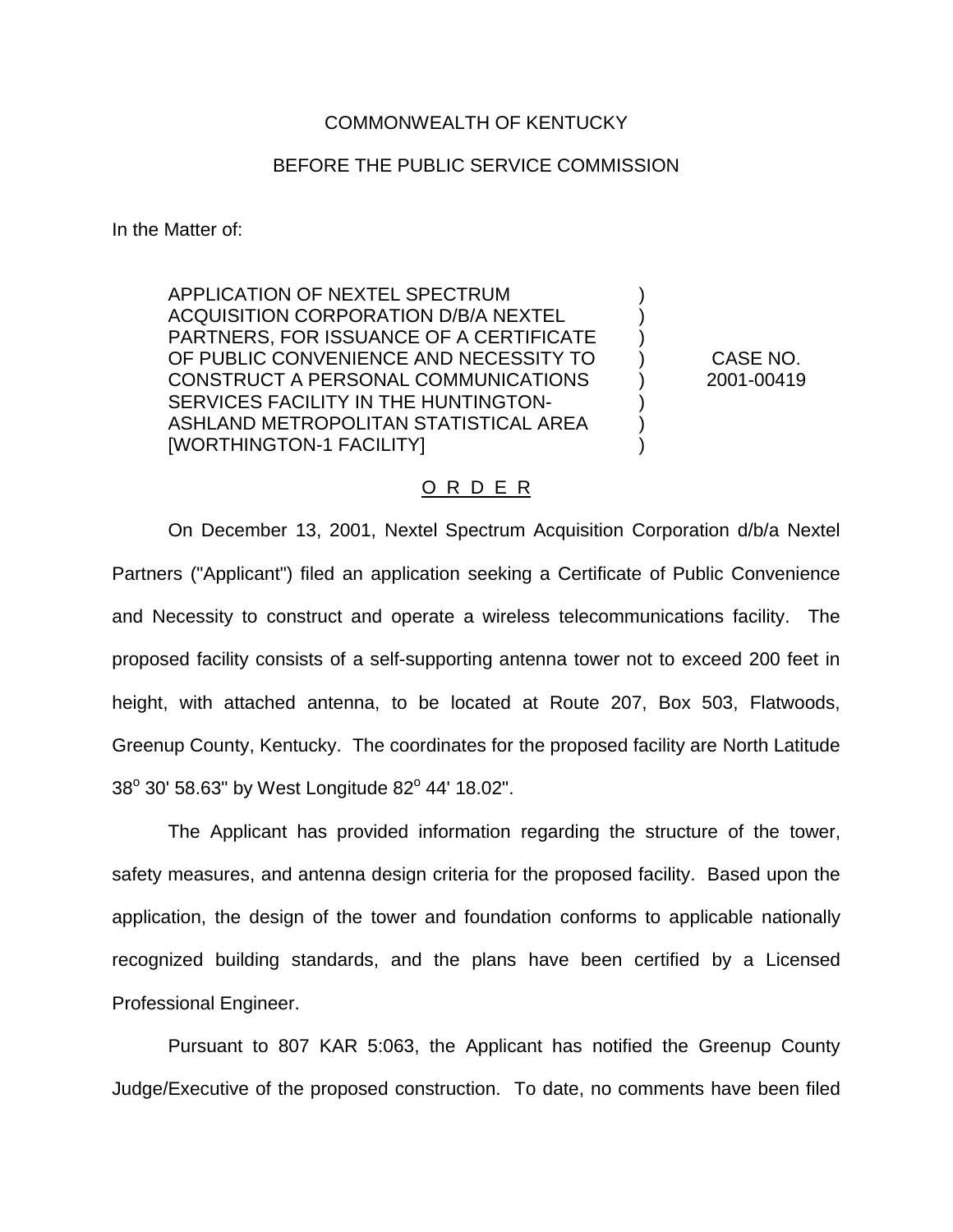by the County Judge/Executive. The Applicant has filed applications with the Federal Aviation Administration ("FAA") and the Kentucky Airport Zoning Commission ("KAZC") seeking approval for the construction and operation of the proposed facility. The FAA approved the proposed construction and the KAZC decision is pending.

The Applicant has filed evidence of the appropriate notices provided pursuant to 807 KAR 5:063. The notices solicited any comments and informed the recipients of their right to request intervention. To date, no public comments have been filed with the Commission.

Pursuant to KRS 278.280, the Commission is required to determine proper practices to be observed when it finds, upon complaint or on its own motion, that the facilities of any utility subject to its jurisdiction are unreasonable, unsafe, improper, or insufficient. To assist the Commission in its efforts to comply with this mandate, the Applicant should notify the Commission if it does not use this antenna tower to provide service in the manner set out in its application and this Order. Upon receipt of such notice, the Commission may, on its own motion, institute proceedings to consider the proper practices, including removal of the unused antenna tower, which should be observed by the Applicant.

The Commission, having considered the evidence of record and being otherwise sufficiently advised, finds that the Applicant has demonstrated that a facility is necessary to provide adequate utility service and therefore a Certificate of Public Convenience and Necessity to construct the proposed facility should be granted.

-2-